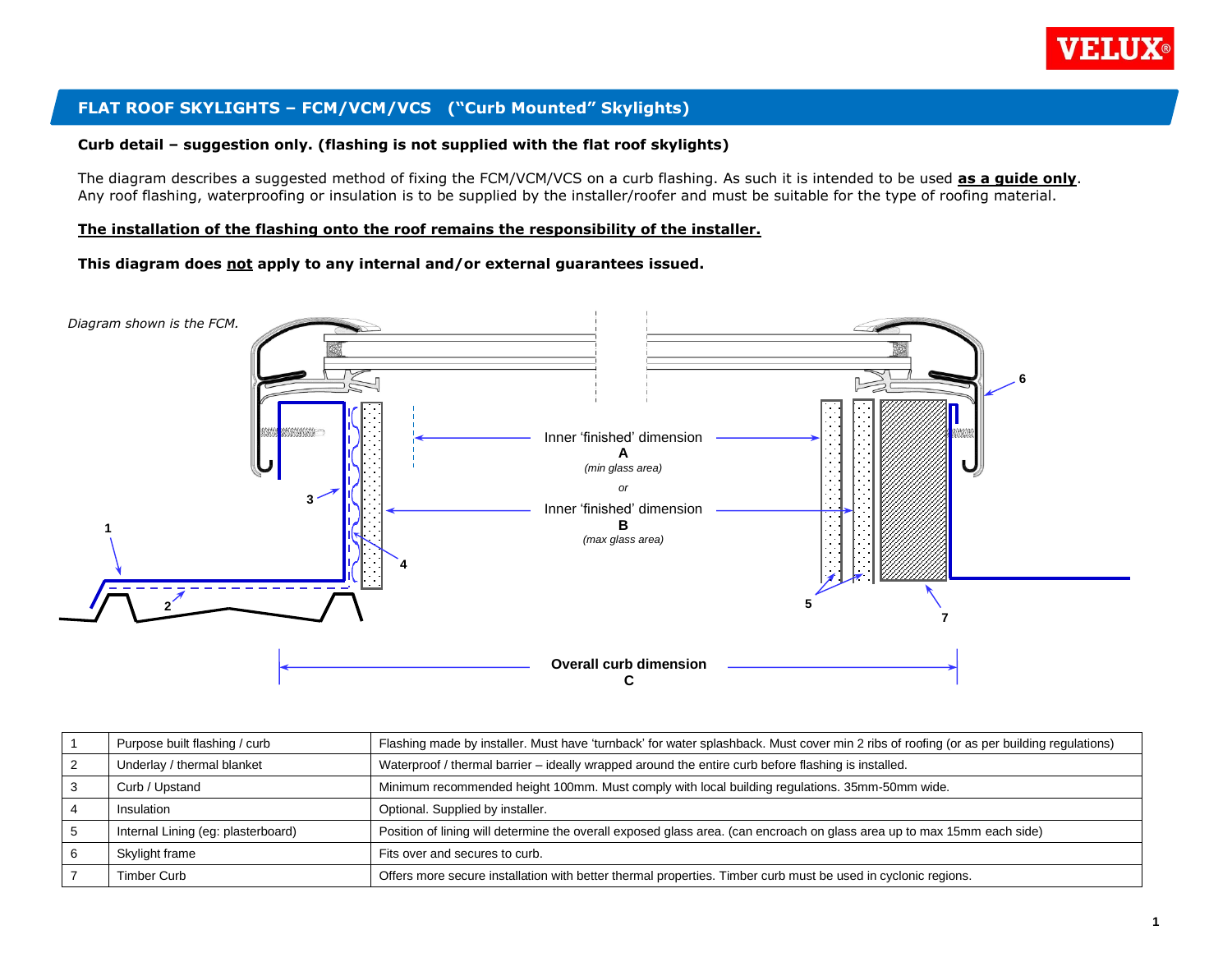

*All dimensions in mm*

| <u>All ultilerisions in mini</u><br>FCM / VCM / VCS |         |                                        |      |  |  |
|-----------------------------------------------------|---------|----------------------------------------|------|--|--|
| Model                                               |         | Inner finished dimension 'A' - minimum |      |  |  |
| 1430                                                |         | 335                                    | 745  |  |  |
| 2222                                                | ×       | 540                                    | 540  |  |  |
| 2230                                                |         | 540                                    | 745  |  |  |
| 2234                                                | $\star$ | 540                                    | 845  |  |  |
| 2246                                                | *       | 540                                    | 1150 |  |  |
| 2270 ^                                              |         | 540                                    | 1760 |  |  |
| 3030                                                | $\star$ | 745                                    | 745  |  |  |
| 3046                                                | $\star$ | 745                                    | 1150 |  |  |
| 3434                                                |         | 845                                    | 845  |  |  |
| 3446                                                |         | 845                                    | 1150 |  |  |
| 4622                                                | $\star$ | 1150                                   | 540  |  |  |
| 4646                                                | $\star$ | 1150                                   | 1150 |  |  |
|                                                     |         |                                        |      |  |  |
|                                                     |         | Inner finished dimension 'B' - maximum |      |  |  |
| 1430                                                |         | 368                                    | 775  |  |  |
| 2222                                                | *       | 572                                    | 572  |  |  |
| 2230                                                |         | 572                                    | 775  |  |  |
| 2234                                                | *       | 572                                    | 876  |  |  |
| 2246                                                | $\star$ | 572                                    | 1181 |  |  |
| 2270 ^                                              |         | 572                                    | 1792 |  |  |
| 3030                                                | ×       | 775                                    | 775  |  |  |
| 3046                                                | $\star$ | 775                                    | 1181 |  |  |
| 3434                                                |         | 876                                    | 876  |  |  |
| 3446                                                |         | 876                                    | 1181 |  |  |
| 4622                                                | *       | 1181                                   | 572  |  |  |
| 4646                                                | $\star$ | 1181                                   | 1181 |  |  |
|                                                     |         |                                        |      |  |  |
|                                                     |         | MAXIMUM Curb dimension 'C'             |      |  |  |
| 1430                                                |         | 460                                    | 870  |  |  |
| 2222                                                | $\star$ | 665                                    | 665  |  |  |
| 2230                                                |         | 665                                    | 870  |  |  |
| 2234                                                | ×       | 665                                    | 970  |  |  |
| 2246                                                | $\star$ | 665                                    | 1275 |  |  |
| 2270 ^                                              |         | 665                                    | 1885 |  |  |
| 3030                                                | *       | 870                                    | 870  |  |  |
| 3046                                                | $\star$ | 870                                    | 1275 |  |  |
| 3434                                                |         | 970                                    | 970  |  |  |
| 3446                                                |         | 970                                    | 1275 |  |  |
| 4622                                                | *       | 1275                                   | 665  |  |  |
| 4646                                                | $\star$ | 1275                                   | 1275 |  |  |

FCM Inner finished dimension **A** *or* Inner finished dimension **B** Maximum Curb Dimension

**C**

VCM / VCS



*\* VCM/VCS cannot be installed in landscape orientation*

*^ 2270 not recommended for landscape orientation*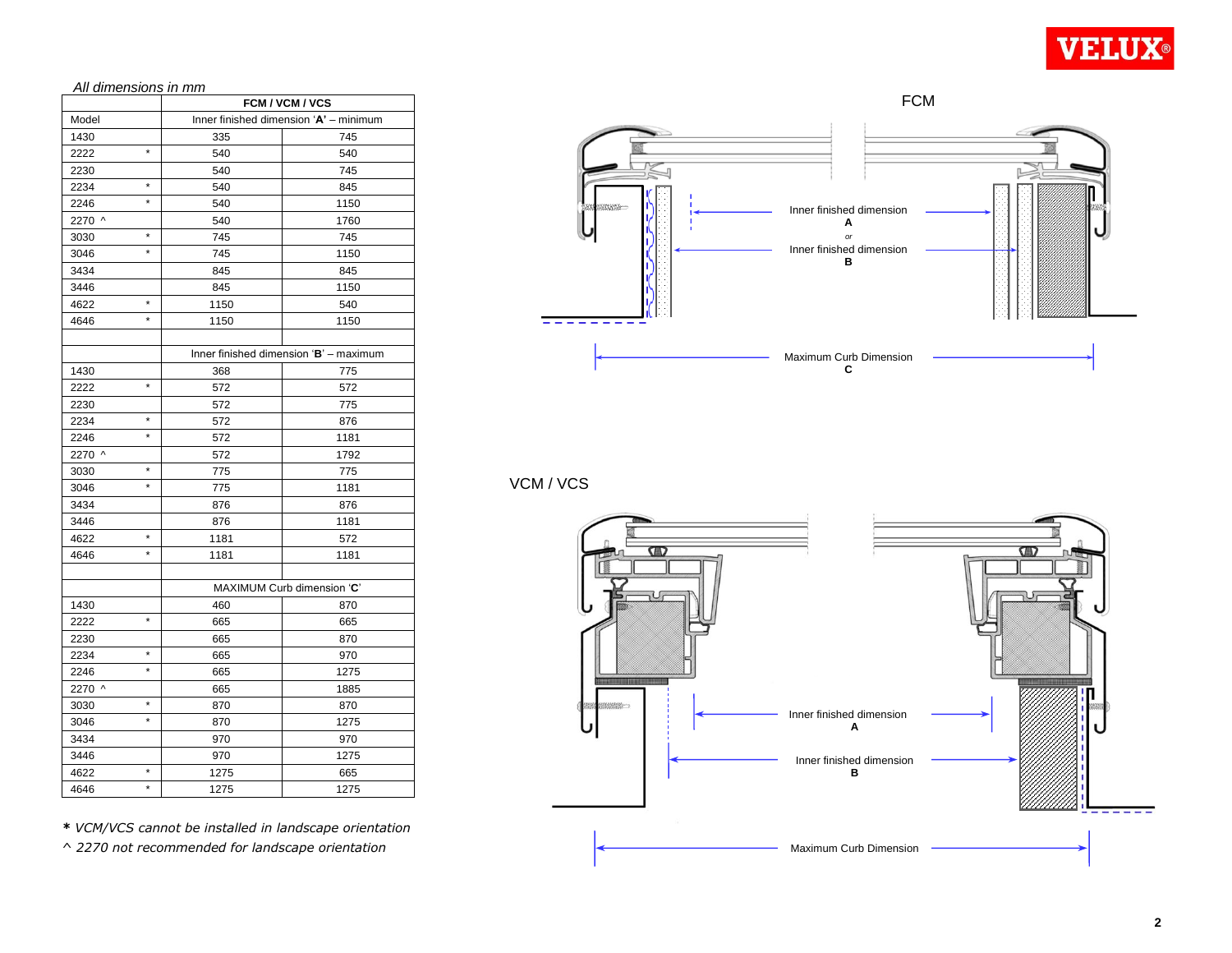

## **BUILDING THE CURB / CURB THICKNESS**



B - Timber

C – Lining (plasterboard, etc)

**Curb thickness: Comprises Flashing+Curb+Lining** (Timber curbs are mandatory for cyclonic regions)

*\* VCM/VCS – Cannot be installed in landscape orientation*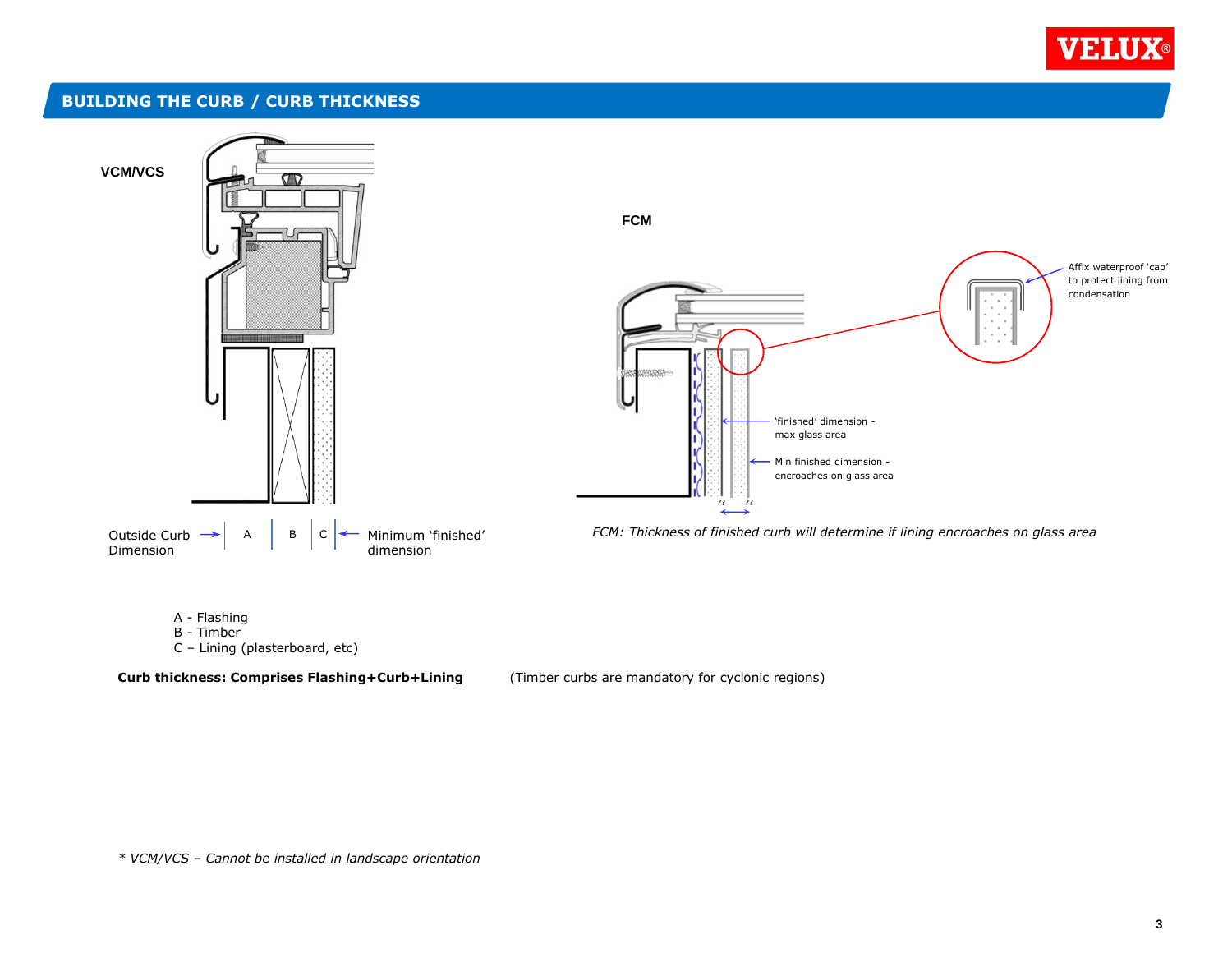

### **MULTIPLE SKYLIGHTS**

Overall Curb Dimension and Inside Purlin dimension is dependent on the following:

- Total number of skylights
- Space between skylights (recommended minimum = 100mm)

*\* Inside purlin dimension: can be single large opening if desired – however inner supports are still needed for the individual skylights. (See picture page 10) (see diagram next page)*

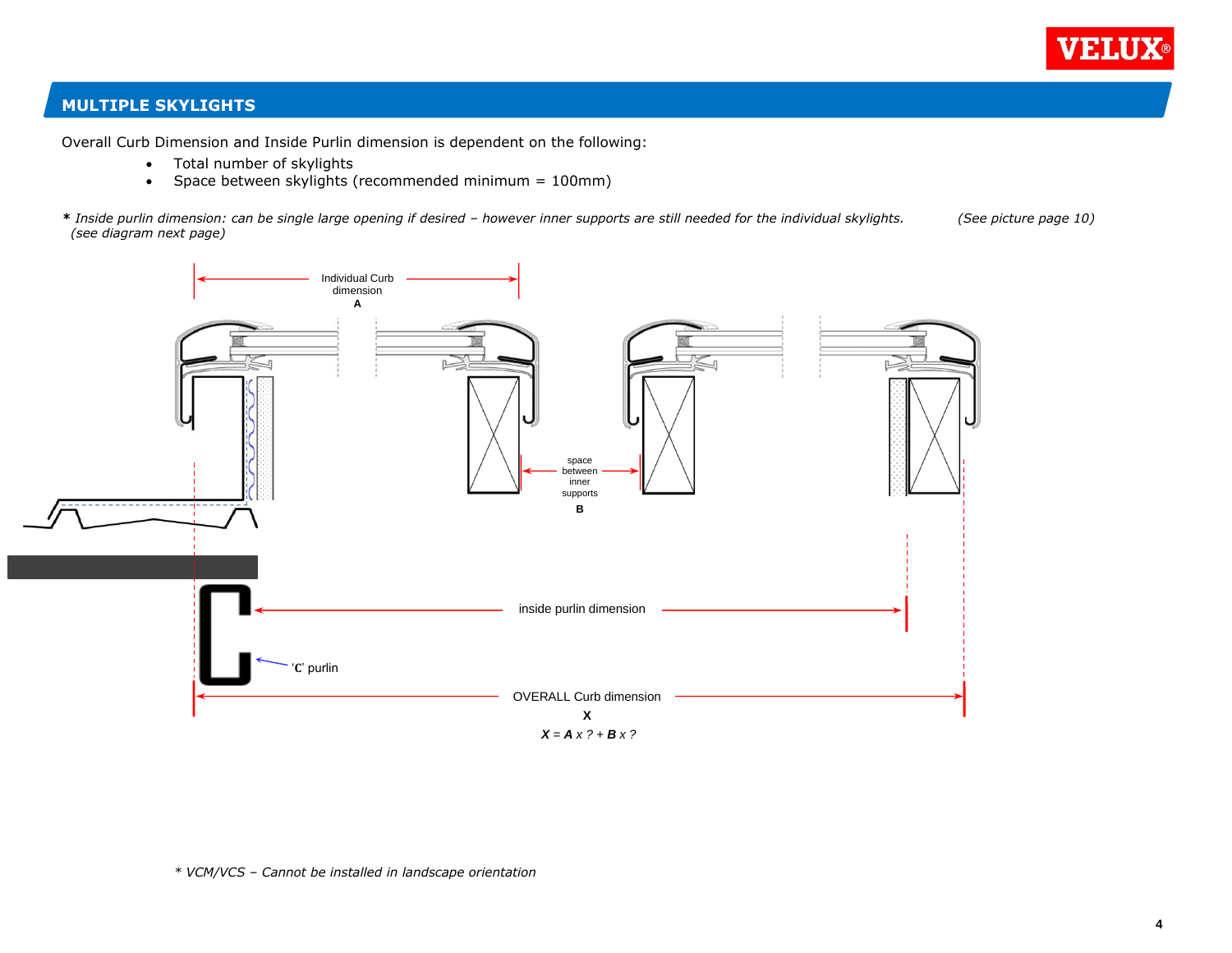

# **INSULATION**

Whenever you install a Flat Roof Skylight, VELUX recommends you insulate the base and/or flashing for maximum thermal efficiency. (VELUX does not supply insulation)

With an appropriate insulation and lining, a skylight can achieve very high thermal efficiency.

The addition of a timber curb timer will increase the overall thermal rating of the installation. However, if you are using a timber curb, insulation may not be necessary. Consult with relevant authorities for thermal efficiency requirements.

VELUX always recommends using an underlay with any type of flashing.



*\* Timber curbs are mandatory for cyclonic regions*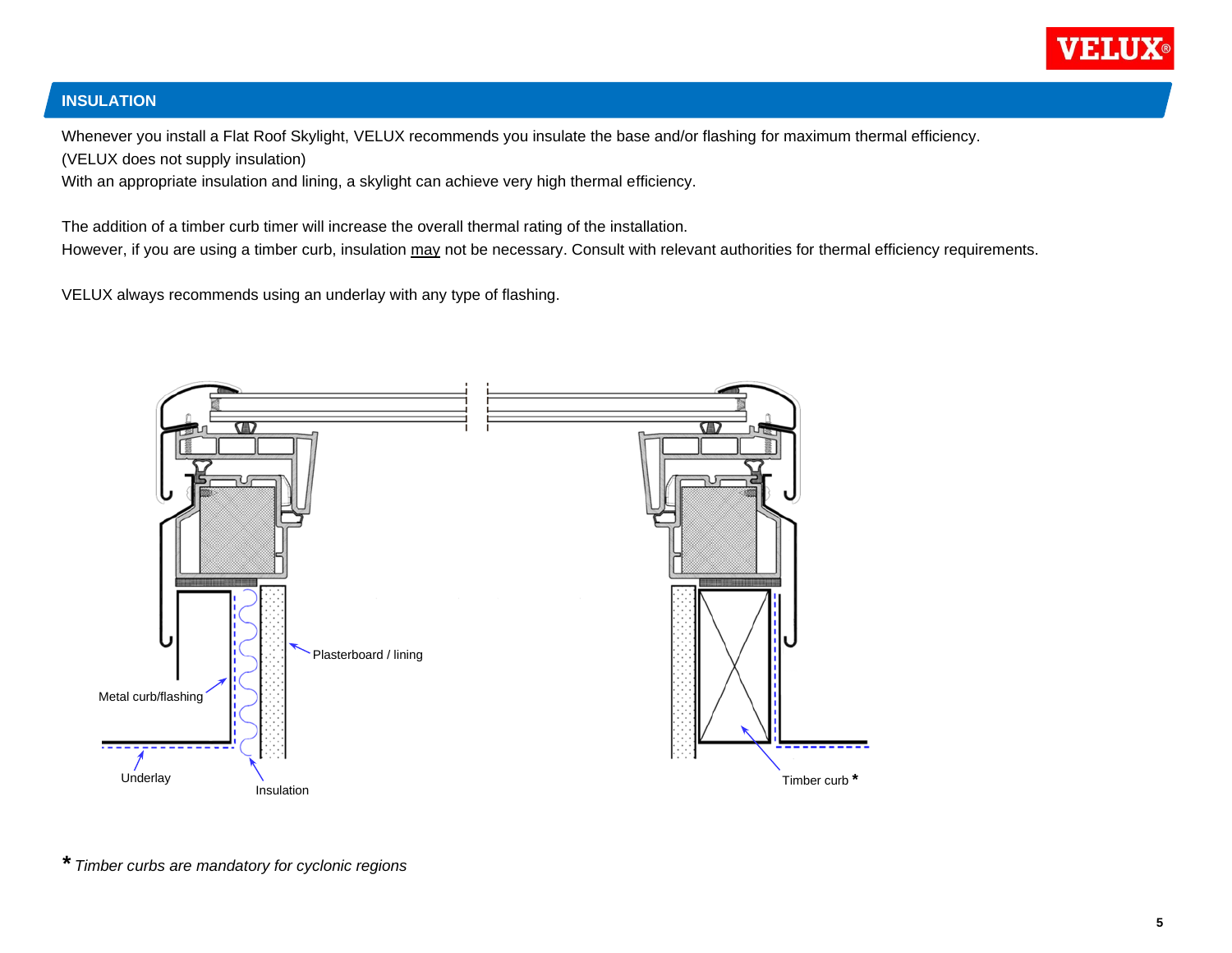

# **FLASHING**

### **FLASHING FOR CURB**

The flashing is typically made in sections and assembled around the timber curb - or as the curb if timber is not used.

Water diverters are recommended. Flashing must always overlap from the *top down*: side pieces overlap the bottom section; top section overlaps the sides. Silicone between joints/overlaps and screw or rivet as needed.

**All flashings must conform to relevant NCC or State/Territory requirements.**

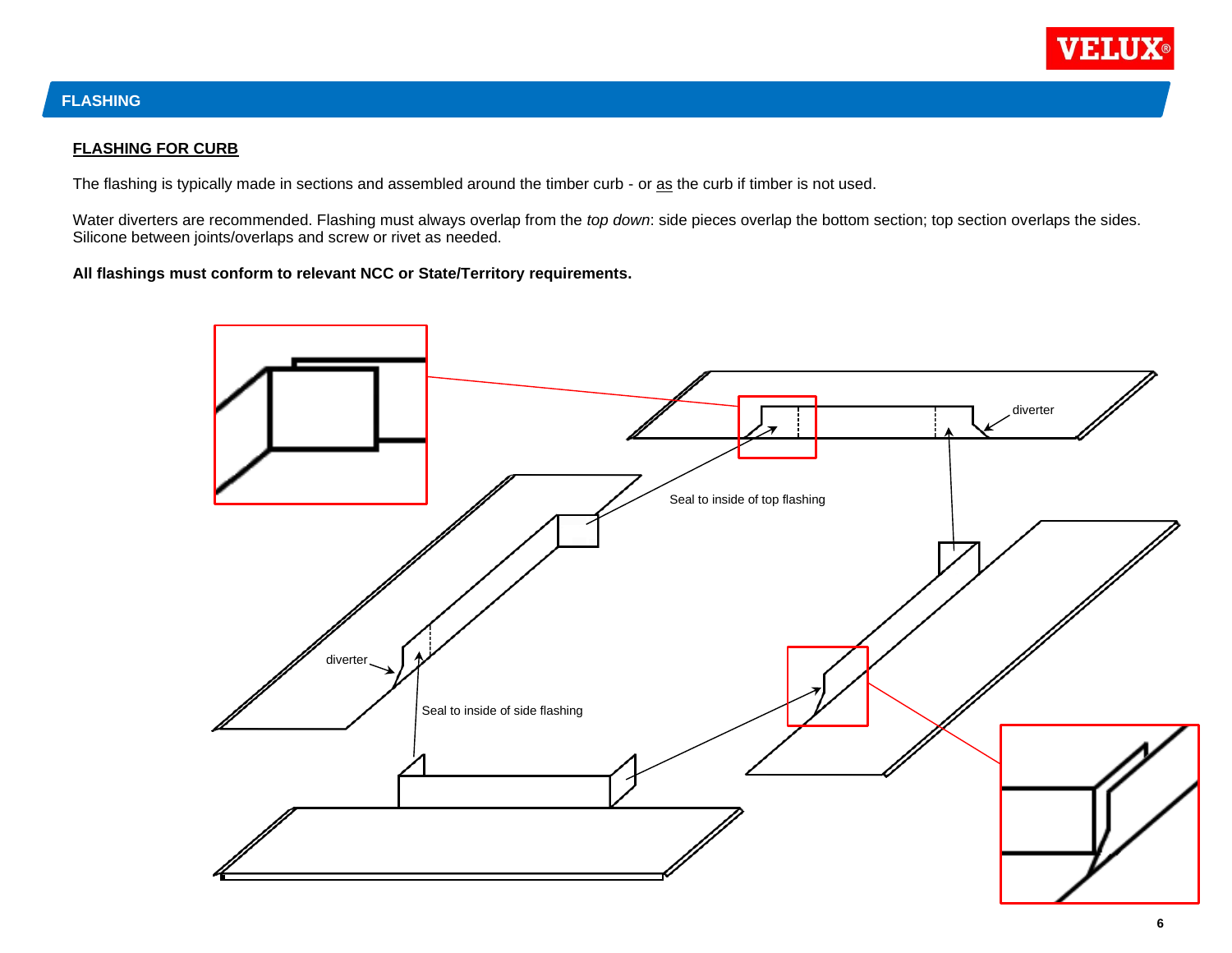

**BASE – assembled** *(See pictures page 9)*

### **The top tray of the base can be installed:**

- Above the roofing preferably all the way to the ridge capping (see diagram last page)
- Under the roofing. The top of the base can be made as a flat panel to go under metal roofing. (see diagram last page)



Cut-outs to suit roofing profile – Kliplok, Trimdek, Span deck, etc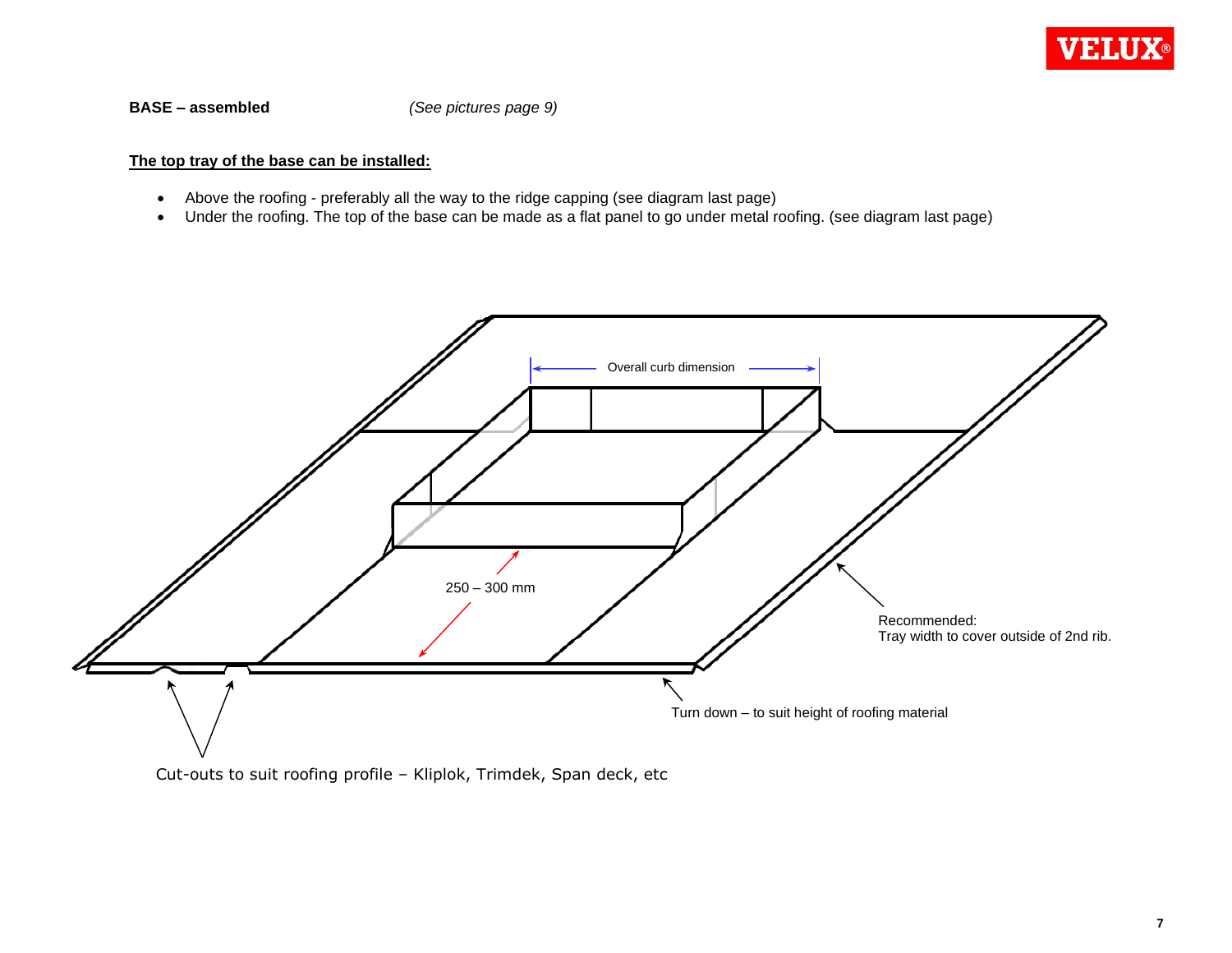

### **Alternative design**

water splashback.

on the flashing is recommended.



Bases are for illustration purposes ONLY. The 'apron' for each base must be made to suit the relevant roofing material. (as per pictures below)

eg: for a tiled roof a flexible bottom apron is recommended. The sides and top of the base should sit under the tiles and the flexible apron should sit **above** the row of tiles immediately below the skylight.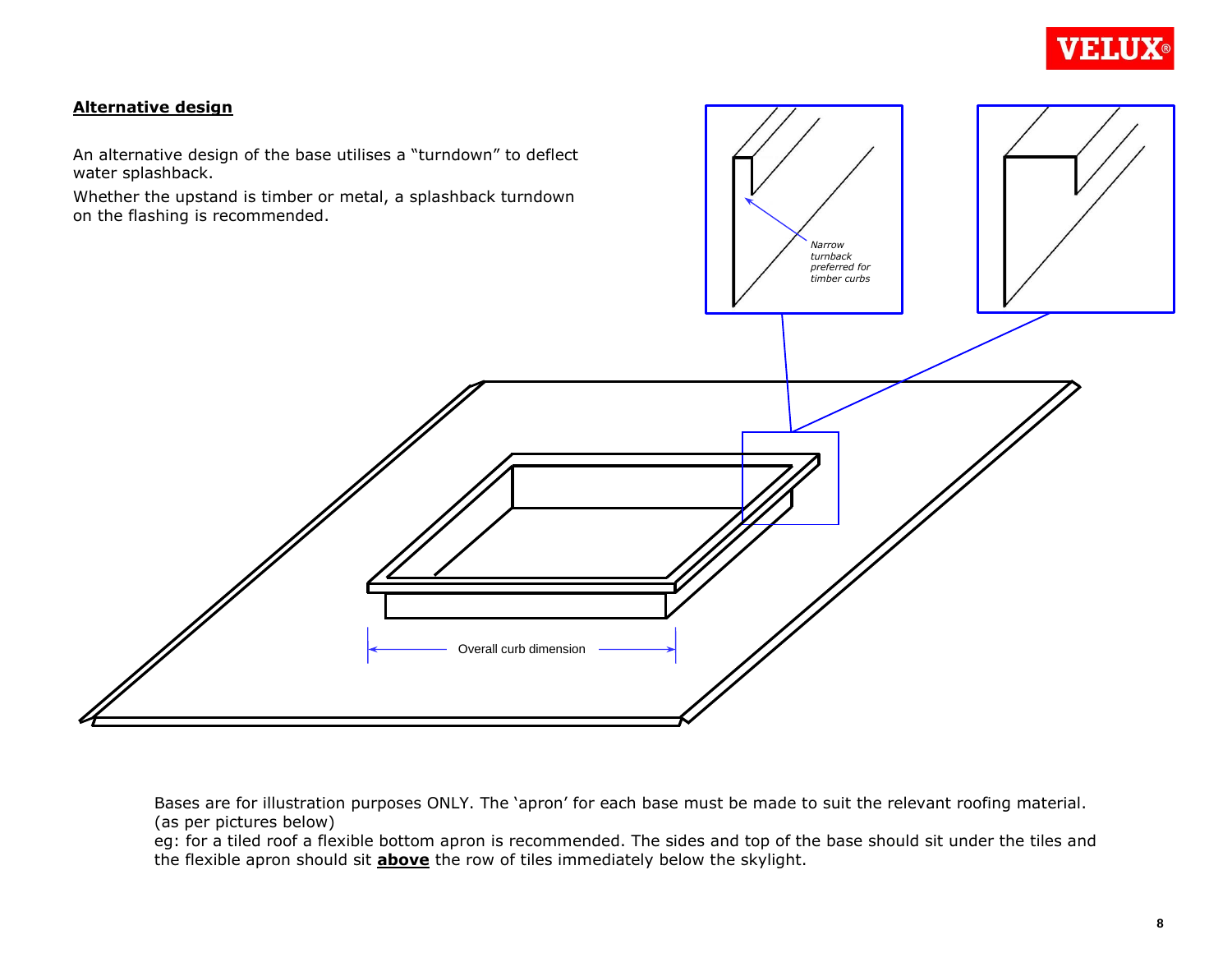

**above roofing material** 





 **Purpose-built flashing with top tray under roofing material**